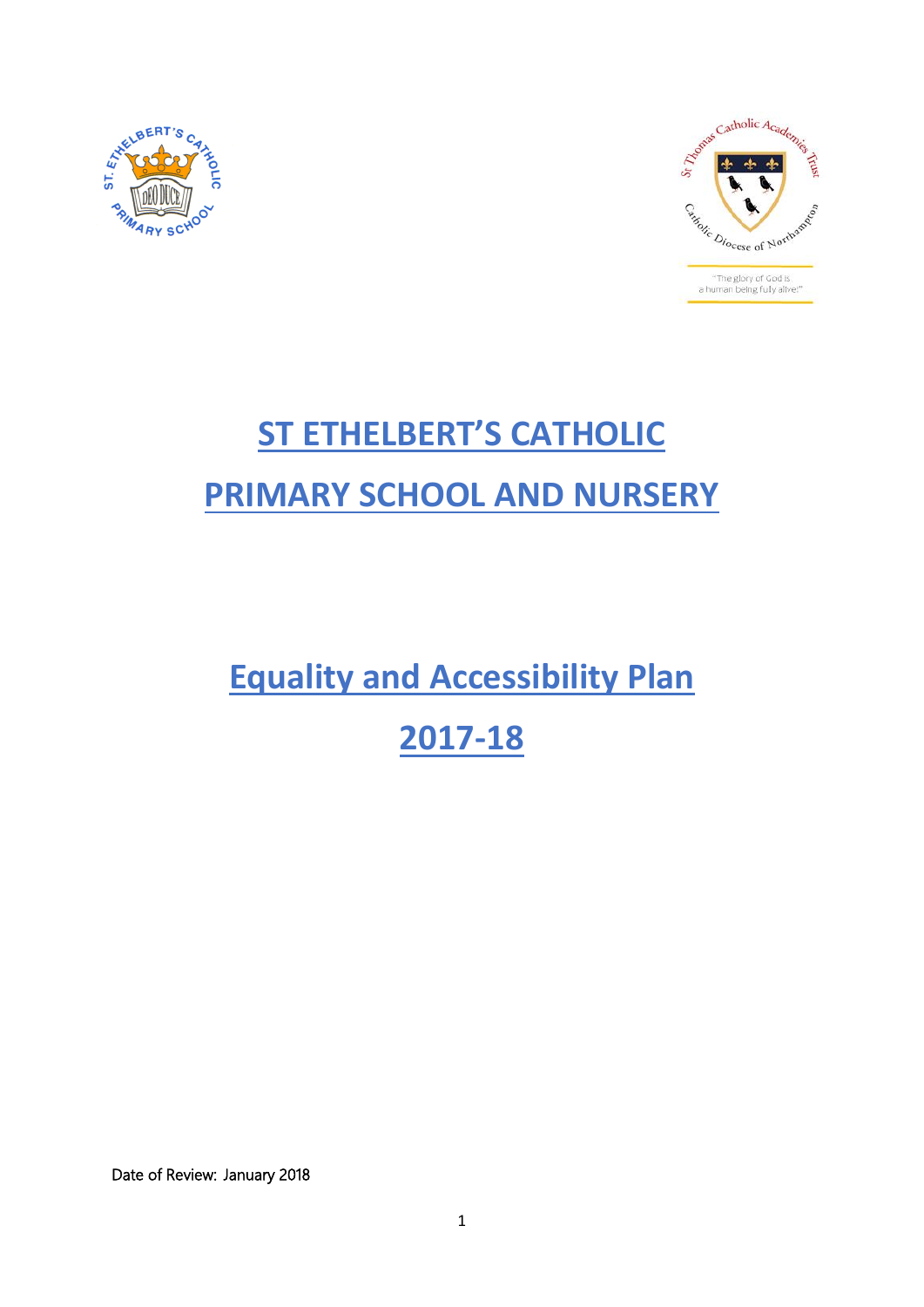### **Equality and Accessibility Plan 2017-18**

#### **Introduction**

St Ethelbert's Catholic Primary School and Nursery is committed to giving all our pupils every opportunity to achieve the highest possible standards. We do this by taking account of pupils' varied life experiences and needs, and offer a Christ-centred education where the uniqueness of the human spirit is celebrated.

We offer a broad and balanced curriculum and have high expectations for all children. Our Catholic ethos promotes fairness, equality, tolerance and justice for all. St Ethelbert's promotes the individuality of all our children, irrespective of ethnicity, attainment, age, disability, gender or background.

We actively seek to remove the barriers to learning and participation that can hinder or exclude individual pupils, or groups of pupils.

#### **Definition of Disability**

The Equality Act 2010 defines disability as when a person has a *'physical or mental impairment which has a substantial and long term adverse effect on that person's ability to carry out normal day to day activities'*

St Ethelbert's Catholic Primary School and Nursery has an accessibility plan that is aims to:

- Increase the extent to which disabled pupils can participate in the curriculum
- Improve the physical environment of schools to enable disabled pupils to take better advantage of education, benefits, facilities and services provided
- Improve the availability of accessible information to disabled pupils

#### **Objectives**

St Ethelbert's school recognises its duty under the Equality Act 2010 not to discriminate against a pupil or potential pupil by treating them less favourably than others:

The school's accessibility plan aims to:

- Make use of the expertise of specialist agencies to provide advice and support where necessary
- Ensure the Special Educational Needs Co-ordinator has an overview of the needs of pupils with disabilities
- Ensure that all staff are aware of their responsibilities towards pupils with disabilities
- Ensure that training and deployment of staff lead to the best possible outcomes for pupils with disabilities
- Allow pupils with disabilities to access all areas of the school curriculum and extended provision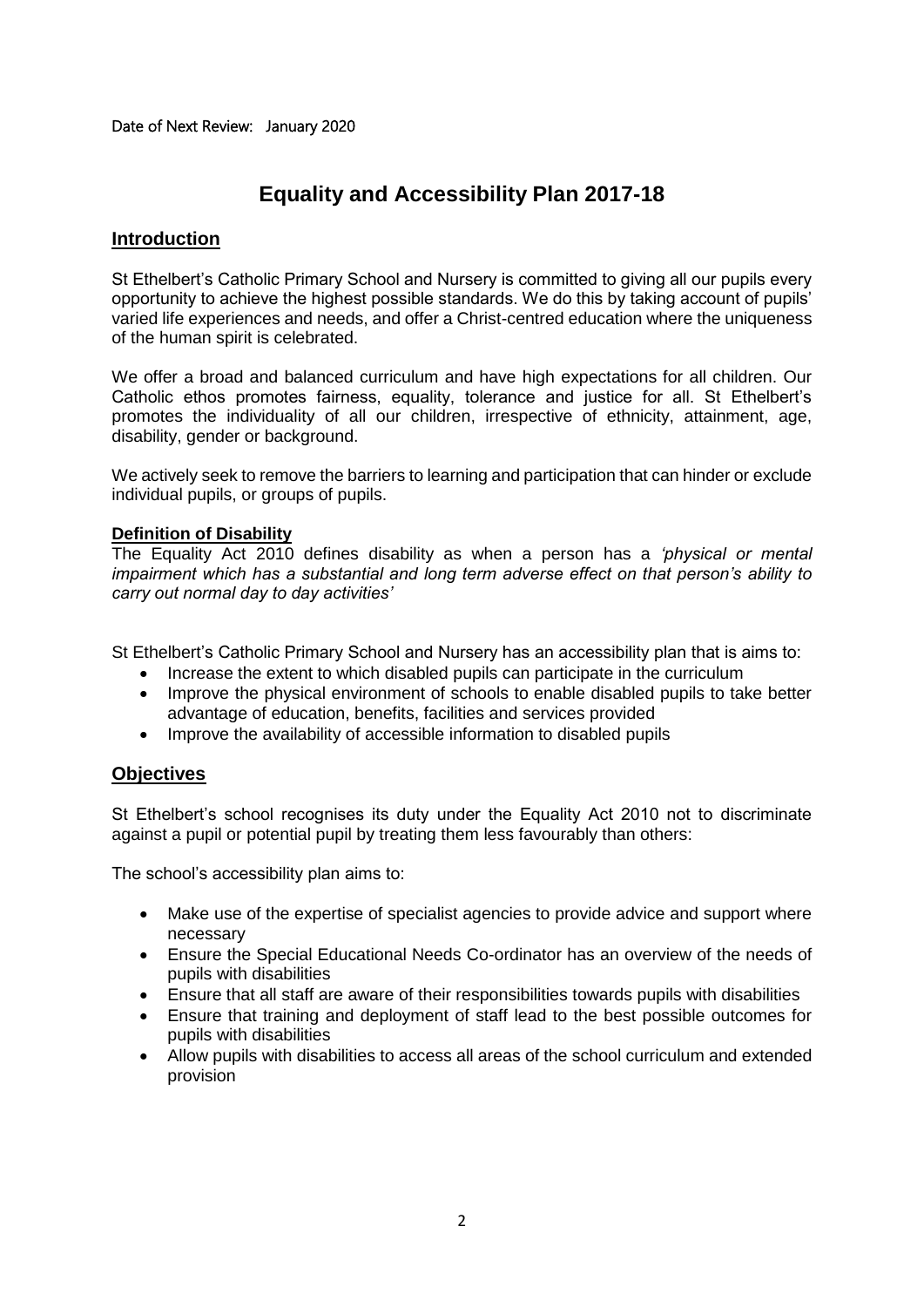## **St Ethelbert's Catholic Primary School and Nursery**

## *Equality and Accessibility Plan 2018-20*

| <b>Objective</b>                                                                                                       | <b>Strategy</b>                                                                                                                                                                                                                                                                               | <b>Success Criteria</b>                                                                                                                                                                                                               | <b>Staff responsibility</b>                                                                                 |
|------------------------------------------------------------------------------------------------------------------------|-----------------------------------------------------------------------------------------------------------------------------------------------------------------------------------------------------------------------------------------------------------------------------------------------|---------------------------------------------------------------------------------------------------------------------------------------------------------------------------------------------------------------------------------------|-------------------------------------------------------------------------------------------------------------|
| To ensure access to<br>all curriculum areas<br>for all pupils                                                          | Identify particular needs,<br>and what adjustments<br>need to be made to<br>allow equality of access<br>(e.g. audio-visual aids;<br>layout of classroom;<br>accessibility within<br>physical teaching space;<br>access of movement<br>around teaching spaces)                                 | All pupils are able to<br>access all areas of the<br>curriculum<br>All pupils have the<br>opportunity to make at<br>least the expected level<br>of progress                                                                           | Leadership team<br><b>SENCO</b><br>Class teachers                                                           |
| To ensure that all staff<br>are adequately trained<br>to work effectively<br>with pupils with<br>specific disabilities | Ensure that<br>communication between<br>specialist agencies and<br>staff is clear and regular<br>to allow school to plan<br>and deliver training<br>needs<br>Training needs reviewed<br>and evaluated annually                                                                                | Staff are confident and<br>competent in supporting<br>pupils<br>Pupils make at least<br>expected levels of<br>progress<br>Staff CPD is planned<br>and budgeted for<br>appropriately                                                   | Leadership team<br><b>SENCO</b><br><b>School Business</b><br>Manager<br>Class teachers and<br>support staff |
| To actively promote<br>equality, including<br>disability equality                                                      | All stakeholders are<br>included in equality<br>CPD:<br><b>Staff CPD</b><br>Catholic ethos promoted<br>through daily collective<br>worship, including whole<br>school assemblies<br>Weekly news time that<br>includes relevant<br>headlines/stories<br>An ethos that celebrates<br>difference | All staff have read and<br>signed Equality<br>Statement<br>First News, weekly news<br>resource provided for all<br>KS1/2 classes<br>Twice weekly whole-<br>school assemblies<br>celebrate inspirational<br>figures                    | Leadership team<br>All staff                                                                                |
| To provide alternative<br>access to written<br>materials                                                               | Seek advice from local<br>authority or other<br>providers about<br>conversion of written<br>information into<br>alternative formats to<br>allow access                                                                                                                                        | The school has the<br>capacity or channels of<br>communication to be<br>able to produce written<br>information in other<br>formats (e.g. audio)<br><b>Budgeting for alternative</b><br>provision is planned into<br>the school budget | Headteacher<br><b>SENCO</b><br><b>School Business</b><br>Manager                                            |